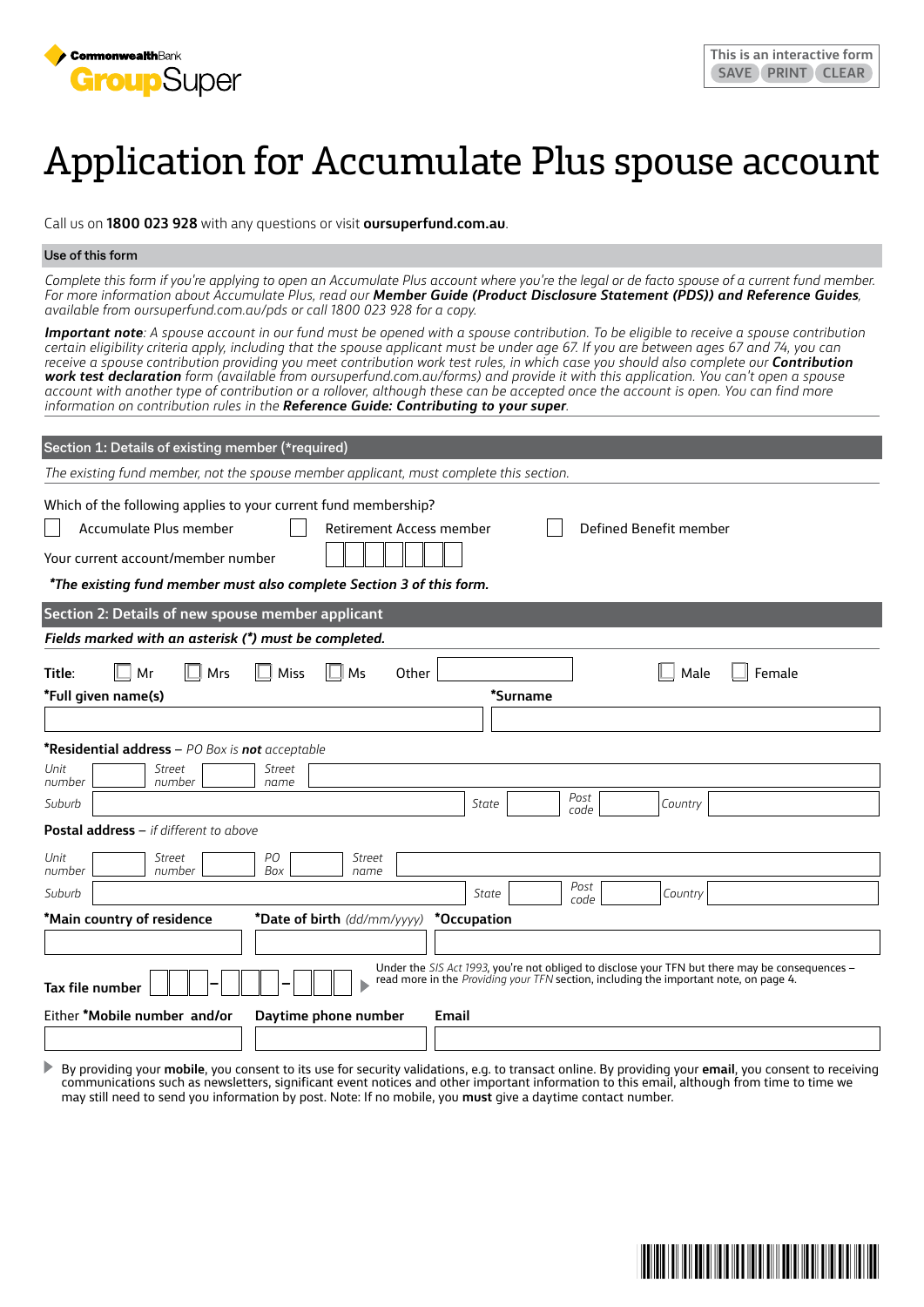# **Section 3. Spouse contribution to open account** *– to be completed by the existing fund member (not spouse applicant)*

*An application must be accompanied by a minimum opening amount of \$100, made as a spouse contribution by the existing fund member, who should complete this section. To be eligible to receive a spouse contribution, certain eligibility criteria apply including that the*  spouse applicant must be under age 67. If the spouse applicant is aged 67 and 74, they can receive a spouse contribution providing they *meet contribution work test rules, in which case they should also complete our Contribution work test declaration' form (available from oursuperfund.com.au/forms) and provide it with this application. The spouse contribution must be from a bank account in which the existing member is a named account holder. You can't open a spouse account with another type of contribution or a rollover, although these can be accepted once the account is open.*

*If the spouse applicant chooses not to provide their TFN in section 2, we can't accept the spouse contribution (read 'Providing your TFN' on page 4).* 

I enclose a **cheque** for **\$** payable to 'Commonwealth Bank Group Super'.

**Section 4. Investment options**

### **Investment selection**

*You should read the Reference Guide: Investments before making any investment selection. Your selected option(s) also apply to all future contributions and/or transfers unless you tell us otherwise. If you don't select an option below, or if your selection doesn't total 100%, the default Balanced (MySuper) investment option applies. We make no representation that this default option is the most appropriate option for you. You can change your investment selection at any time. If you select more than one option, we deduct the monthly administration fee and any insurance premiums from each option in the same proportion as your account balance.*

*Choose one or more of the following investment options:*

*Important: Each option has a different level of potential risk and return – please consider your personal circumstances carefully.*

| Investment option<br>name | Investment option objective                                                                                                                                                           | <b>Risk band</b><br>& label<br>(see box below) | Min. suggested<br>investment<br>timeframe | Percentage of<br>balance |
|---------------------------|---------------------------------------------------------------------------------------------------------------------------------------------------------------------------------------|------------------------------------------------|-------------------------------------------|--------------------------|
| Conservative              | Avg. net return over 10 years of CPI + 1% p.a.                                                                                                                                        | $2$ (Low)                                      | 3 years or more                           | %                        |
| Moderate                  | Avg. net return over 10 years of CPI + 1.5% p.a.                                                                                                                                      | 3 (Low-med)                                    | 3 years or more                           | $\frac{9}{6}$            |
|                           | Balanced (MySuper) Avg. net return over 10 years of CPI + 2.5% p.a.                                                                                                                   | 4 (Medium)                                     | 5 years or more                           | %                        |
| Growth                    | Avg. net return over 10 years of CPI + 3% p.a.                                                                                                                                        | 5 (Med-high)                                   | 7 years or more                           | $\frac{9}{6}$            |
| Cash                      | Avg. gross return over 10 years that exceeds<br>Bloomberg AusBond Bank Bill Index                                                                                                     | 1 (Very low)                                   | 1 year or more                            | %                        |
| <b>Fixed Interest</b>     | Avg. gross return over 10 years that exceeds<br>composite benchmark determined by the trustee                                                                                         | $2$ (Low)                                      | 3 years or more                           | %                        |
| <b>Australian Shares</b>  | Avg. gross return over 10 years that exceeds S&P<br>ASX300 index with dividends reinvested                                                                                            | 7 (Very high)                                  | 10 years or more                          | $\frac{9}{6}$            |
|                           | Avg. gross return over 10 years that exceeds MSCI<br><b>International Shares</b> All Countries World ex Australia 25% hedged to<br>Australian dollars index with dividends reinvested | $6$ (High)                                     | 10 years or more                          | $\%$                     |

**Total must equal 100%**

*We use the Standard Risk Measure (SRM) scale outlined in this table (right) to describe our investment options. The SRM is not a complete assessment of all forms of risk. Negative returns and/or increased volatility of returns may occur more or less frequently than the estimates provided. Read our Reference Guide: Investments for more details.*

| <b>Risk band &amp; label</b> | Estimated number of years with a negative<br>annual return over any 20-year period |  |
|------------------------------|------------------------------------------------------------------------------------|--|
| 1 – Very low                 | Less than 0.5 years                                                                |  |
| $2 - Low$                    | 0.5 to less than 1 year                                                            |  |
| 3 - Low to medium            | 1 to less than 2 years                                                             |  |
| 4 – Medium                   | 2 to less than 3 years                                                             |  |
| 5 - Medium to high           | 3 to less than 4 years                                                             |  |
| $6 - High$                   | 4 to less than 6 years                                                             |  |
| 7 – Very high                | 6 or more years                                                                    |  |

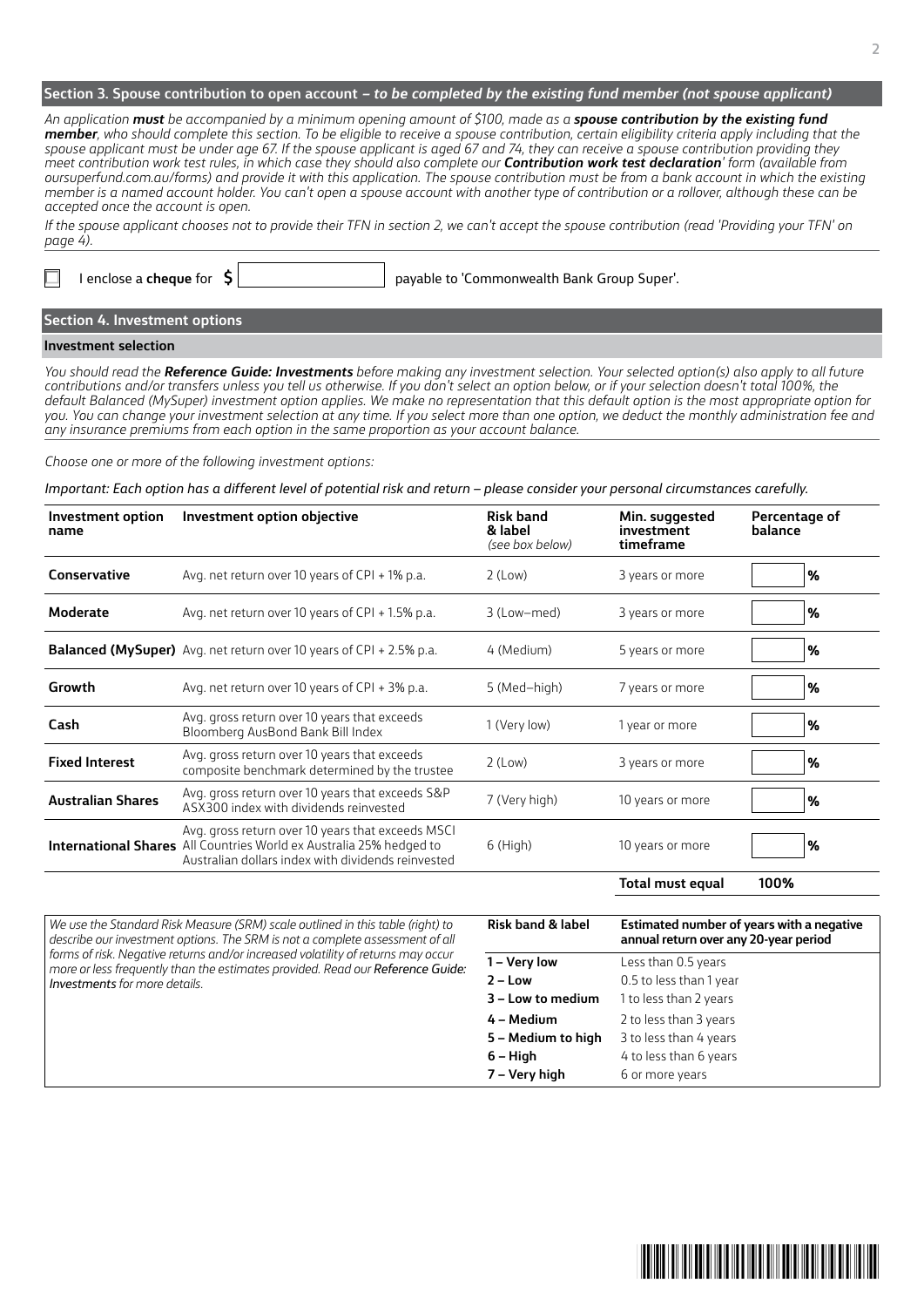# **Section 5. Declaration and signature – to be completed by new spouse member applicant**

I hereby apply for spouse membership of Accumulate Plus. I declare and agree that:

- I've read the current *Member Guide (Product Disclosure Statement (PDS)) for Accumulate Plus* to which this application form applies and the material incorporated by reference (*Reference Guides*), together referred to as '*the PDS*' and I've accepted the offer in Australia.
- The information I've given in this application is correct and complete.
- I undertake to provide the fund any requested information relating to my membership and to notify the fund if that information changes.
- I understand that membership of Accumulate Plus is subject to the terms of the fund's trust deed and the insurance policy if applicable. If there are any differences between what's written in the PDS and the trust deed or insurance policy, the trust deed or insurance policy prevails.
- By providing an email address I consent to receiving communications, notices, including statements, newsletters and other important information, to my email address, and by providing a mobile number I consent to its use for security validations, and I understand that I can change these contact preferences at any time.
- By providing my tax file number, I give consent to its use and disclosure as set out in *Reference Guide: How super is taxed*.
- I have read and understood the privacy section of *Reference Guide: General information* and I acknowledge and consent to the collection, use and disclosure of my personal information as detailed in that section and in accordance with the fund's privacy policy, which is available by contacting the fund or visiting **oursuperfund.com.au** (under the 'Privacy' link on the homepage).
- I agree with the terms and conditions for transacting with the fund as set out in *Reference Guide: General information* and on the fund website.
- Any future investments will be invested in line with the last investment selection I have made, or invested into the default option if I've never selected an option or if my selection does not total 100%, unless I instruct you otherwise.
- The fund and/or its related entities will not be liable to me or other persons for any loss suffered (including consequential loss) in circumstances where transactions are delayed, blocked, frozen or where the fund refuses to process a transaction.
- Investments in the fund and its investment options are not investments, deposits or other liabilities of Commonwealth Bank of Australia or its subsidiaries and are subject to investment and other risks, including possible delays in repayment and the loss of income and principal invested.
- Neither the fund nor Commonwealth Bank of Australia or its subsidiaries guarantee the repayment of capital or the performance of options or any particular rate of return from the investment options.

| Signature of new<br>member applicant | ∽ |      |                |
|--------------------------------------|---|------|----------------|
| Print name                           |   | Date | dd / mm / yyyy |

# **Section 6. Declaration and signature – to be completed by existing fund member**

- I declare that the new spouse member applicant named in Section 2 of this form is my 'spouse', who is defined for the purposes of opening a spouse account as (i) a person who is legally married to me, (ii) a person (whether of the same or opposite sex) with whom I am in a relationship registered under a prescribed state/territory relationships register, or (iii) a person (whether of the same or opposite sex) who, although not legally married to me, lives with me on a genuine domestic basis in a relationship as couple.
- I understand that all contributions to the applicant's account, including the opening spouse contribution detailed in section 3, and any future contributions or rollovers whether made by me or the applicant, are preserved in the applicant's name.
- I understand and consent to my information being collected, disclosed and used in accordance with the fund's privacy policy, which is available by contacting the fund or visiting **oursuperfund.com.au** (under the 'Privacy' link on the homepage).

| Signature of<br>existing member | ∽ |      |                |
|---------------------------------|---|------|----------------|
| Print name                      |   | Date | dd / mm / yyyy |

#### **Return your completed form to Commonwealth Bank Group Super: Mail:** GPO Box 4303, Melbourne VIC 3001

Member interests in Commonwealth Bank Group Super (the fund) (ABN 24 248 426 878) are issued by Commonwealth Bank Officers Superannuation Corporation Pty Limited (the trustee) (ABN 76 074 519 798, AFSL 246418). The target market for this product can be found in the product's Target Market Determination at oursuperfund.com.au/tmd.